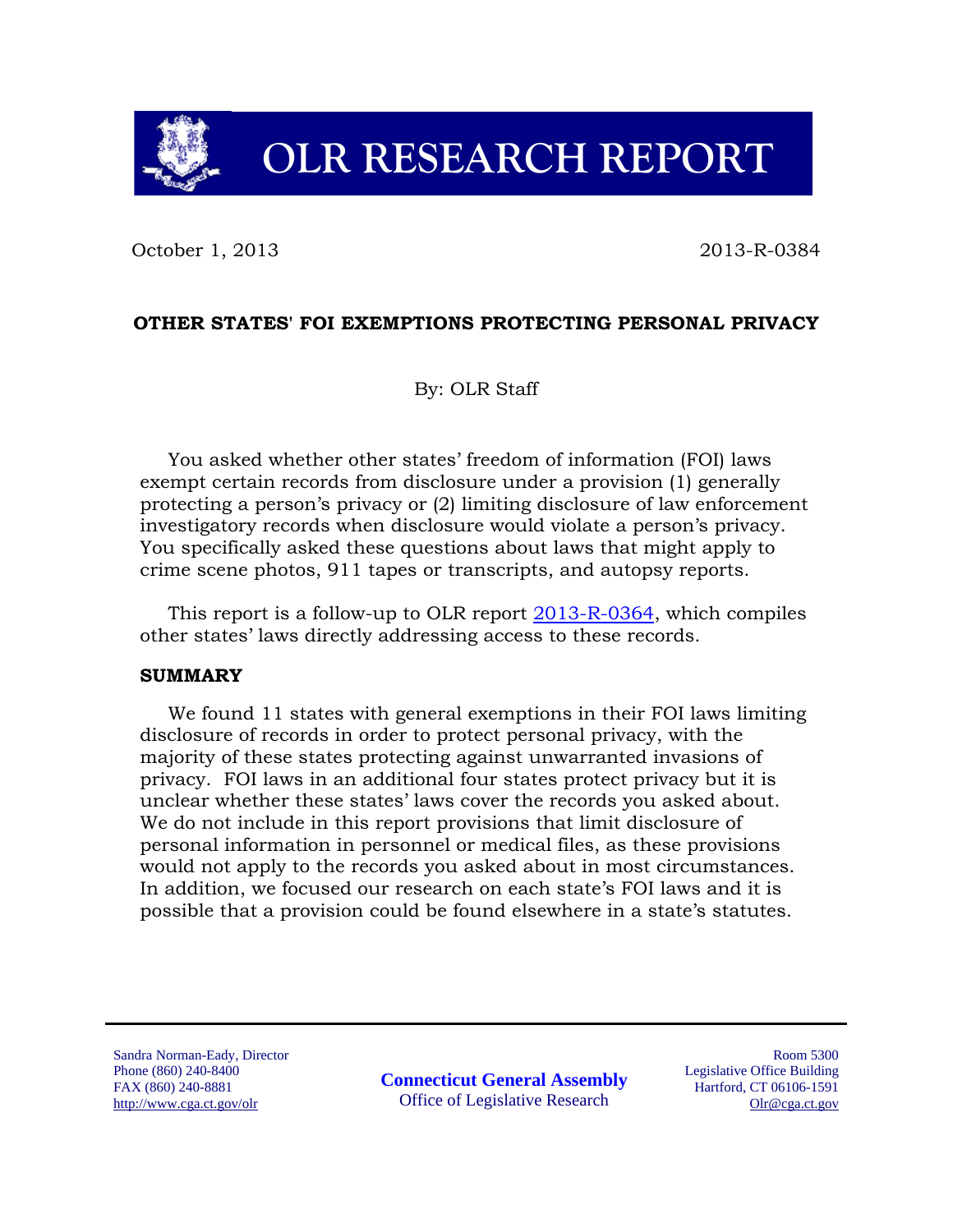Most states' FOI laws limit disclosure of law enforcement investigative records. Some states prohibit disclosure of these records at any time while others only do so during an investigation. Some also limit disclosure to certain circumstances, such as protecting someone from physical harm, protecting investigative techniques, or protecting personal privacy. We found eight states that consider personal privacy interests when determining whether to disclose law enforcement investigative records.

## **GENERAL PRIVACY EXEMPTIONS**

We found 11 states with general exemptions in their FOI laws limiting disclosure of documents in order to protect personal privacy. These states' laws vary.

- Seven states (Hawaii, Illinois, Kansas, Kentucky, Maryland, Massachusetts, and Michigan) limit disclosure where it would be an unwarranted invasion of privacy. All but two of these states (Maryland and Massachusetts) require that it be a "clearly" unwarranted invasion of privacy. Some of these states further define what constitutes an invasion of privacy.
- New Jersey places an obligation on agencies to safeguard personal information when disclosure would violate a citizen's reasonable expectation of privacy.
- South Dakota exempts records from disclosure when it would be an unreasonable release of personal information.
- Utah allows agencies to designate records as private if they contain data which, if disclosed would be a clearly unwarranted invasion of privacy. An agency can disclose a private record if there is no interest in restricting it or the interests favoring access are equal to or exceed those favoring restriction.
- Iowa allows a court to prohibit disclosure of records when disclosure is not clearly in the public interest and would substantially and irreparably injure a person.

Table 1 briefly describes the law in these 11 states, with relevant citations.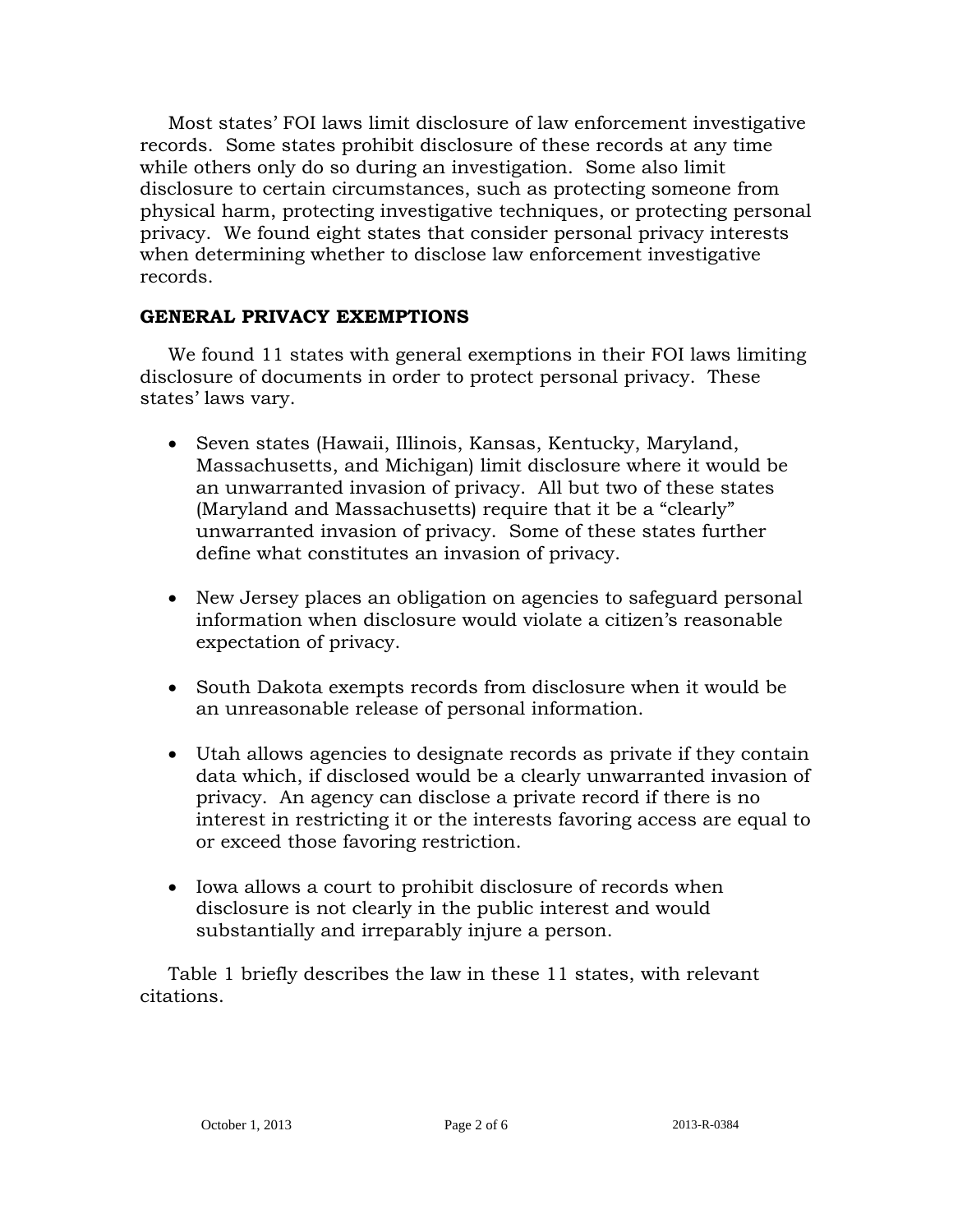|  |  |  |  |  | Table 1: General FOI Exemptions from Disclosing Documents to Protect Personal Privacy |
|--|--|--|--|--|---------------------------------------------------------------------------------------|
|--|--|--|--|--|---------------------------------------------------------------------------------------|

| <b>State (citation)</b>                                                         | <b>Exemption's Application</b>                                                                                                                                                                                                                                                                                                                                                                                                                                                                                                                                                                                                                                                                                           |
|---------------------------------------------------------------------------------|--------------------------------------------------------------------------------------------------------------------------------------------------------------------------------------------------------------------------------------------------------------------------------------------------------------------------------------------------------------------------------------------------------------------------------------------------------------------------------------------------------------------------------------------------------------------------------------------------------------------------------------------------------------------------------------------------------------------------|
| Hawaii<br>(Haw. Rev. Stat. §§<br>92F-13(1)) and -14)                            | Agencies are not required to disclose records when disclosure would constitute a clearly<br>$\bullet$<br>unwarranted invasion of personal privacy<br>Disclosure is not a clearly unwarranted invasion of personal privacy if the public interest in<br>disclosure outweighs the privacy interest of the individual (the law provides examples of<br>significant privacy interests, including when information relates to an investigation into a<br>possible crime)                                                                                                                                                                                                                                                      |
| <b>Illinois</b><br>$(5$ ILCS 140 § 7)                                           | Agencies are prohibited from disclosing personal information which would constitute a clearly<br>$\bullet$<br>unwarranted invasion of personal privacy, unless the record's subject consents<br>An unwarranted invasion of personal privacy means disclosing information that is highly<br>$\bullet$<br>personal or objectionable to a reasonable person and in which the subject's right to privacy<br>outweighs any legitimate public interest in obtaining the information<br>Disclosures related to public employees' or officials' duties are not considered an invasion of<br>$\bullet$<br>personal privacy                                                                                                        |
| lowa<br>(lowa Code $\S$ 22.8)                                                   | A court may prohibit disclosure of a record if it would (1) clearly not be in the public interest and<br>$\bullet$<br>(2) substantially and irreparably injure any person or persons<br>Courts must consider the policy that free and open examination of public records is generally in<br>$\bullet$<br>the public interest even though examination may cause inconvenience or embarrassment to<br>public officials or others                                                                                                                                                                                                                                                                                           |
| <b>Kansas</b><br>(Kan.Stat. §§ 45-221<br>$(a)(30)$ and $-217)$                  | Unless the law otherwise requires disclosure, a public agency is not required to disclose records<br>$\bullet$<br>containing information of a personal nature where the disclosure would constitute a clearly<br>unwarranted invasion of personal privacy<br>A clearly unwarranted invasion of personal privacy is revealing information that would be highly<br>$\bullet$<br>offensive to a reasonable person, including information that may pose a risk to a person or<br>property and is not of legitimate public concern<br>Under case law, it appears that only the person whose privacy may be invaded can raise this<br>exemption (Nicholas v. Nicholas, 277 Kan. 171; Burroughs v. Thomas, 23 Kan. App. 2d 769) |
| Kentucky<br>(Ky.Rev.Stat. §<br>61.878(1)(a)                                     | Agencies cannot disclose records containing information of a personal nature where disclosure<br>would constitute a clearly unwarranted invasion of personal privacy, without a court order                                                                                                                                                                                                                                                                                                                                                                                                                                                                                                                              |
| Maryland<br>Md. Code Ann., State<br>Gov't § 10-612                              | The FOI laws must be construed in favor of permitting inspection of a public record unless an<br>unwarranted invasion of the privacy of a person in interest would result                                                                                                                                                                                                                                                                                                                                                                                                                                                                                                                                                |
| Massachusetts<br>(Mass. Gen. Laws<br>ch.4, § 7, cl. $26(c)$ ;<br>ch. $66, § 10$ | Records are exempt from disclosure if they relate to a specifically named individual and the<br>$\bullet$<br>disclosure may constitute an unwarranted invasion of personal privacy<br>Under case law, agencies must balance the seriousness of the invasion of privacy and the<br>public's right to know (Georgiou v. Comm. Of Dept. of Indus. Accidents, 854 N.E. 2d 130<br>((2006)). But exemptions are strictly construed and the public's right to know should prevail<br>unless disclosure would publicize intimate details of a highly personal nature (Atty. Gen. v. Ass't<br>Com'r of Real Property Dept. of Boston, 404 N.E.2d 1254 (1980)).                                                                    |
| Michigan<br>(Mich. Comp. Laws<br>Ann. § 15.243(1)(a))                           | Records are exempt from disclosure if the information is of a personal nature and disclosure would<br>constitute a clearly unwarranted invasion of an individual's privacy                                                                                                                                                                                                                                                                                                                                                                                                                                                                                                                                               |
| New Jersey<br>(N.J. Rev. Stat. §<br>$47:1A-1)$                                  | Public agencies have an obligation to safeguard from public access a citizen's personal information<br>with which they have been entrusted when disclosure would violate the citizen's reasonable<br>expectation of privacy                                                                                                                                                                                                                                                                                                                                                                                                                                                                                              |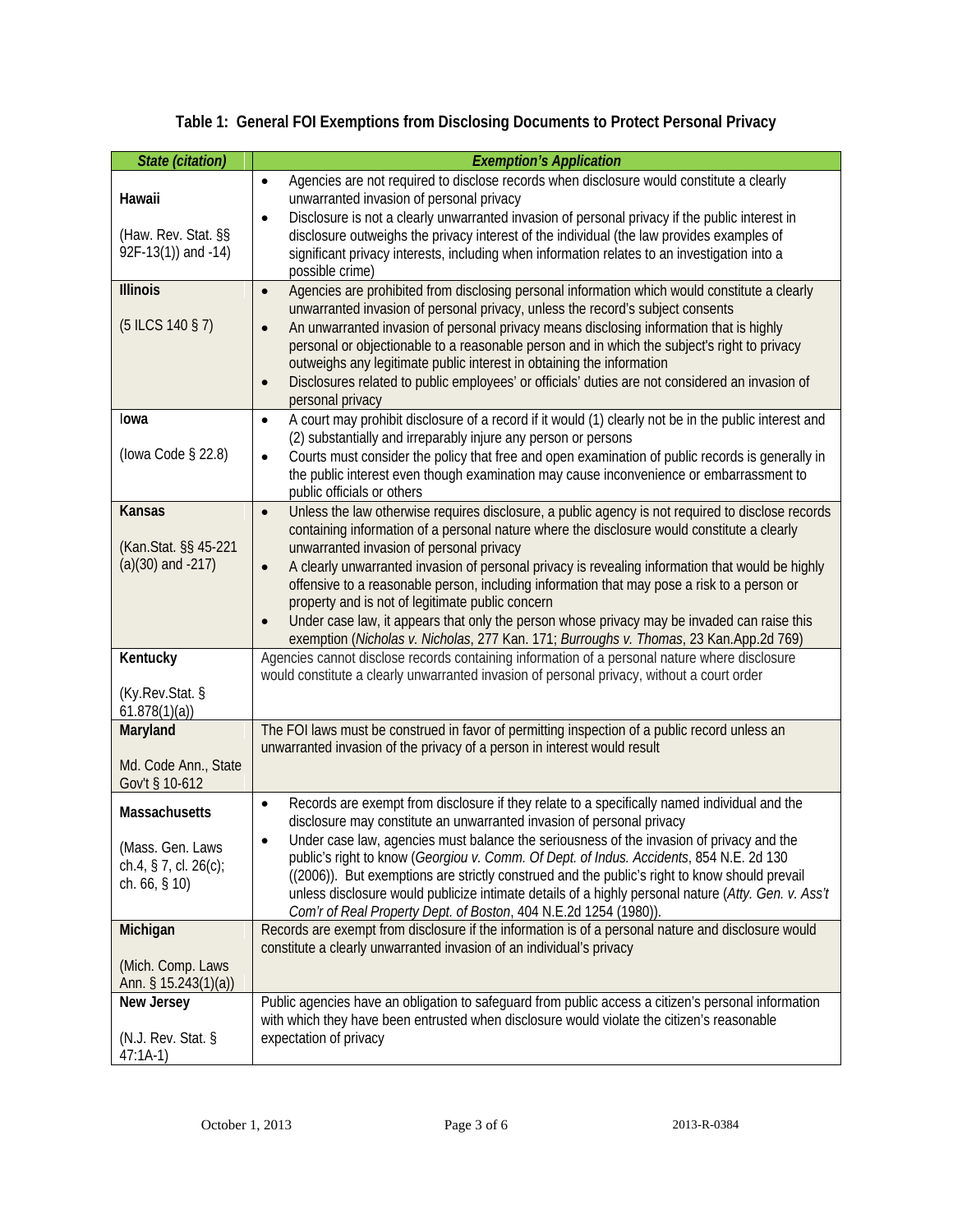Table 1: -Continued-

| South Dakota                | Records are exempt from disclosure if disclosure would constitute an unreasonable release of<br>personal information                                                                                                                                                                                           |
|-----------------------------|----------------------------------------------------------------------------------------------------------------------------------------------------------------------------------------------------------------------------------------------------------------------------------------------------------------|
| (S.D. Codified Laws §       |                                                                                                                                                                                                                                                                                                                |
| $1-27-1.5(22)$              |                                                                                                                                                                                                                                                                                                                |
| Utah<br>(Utah Code §§ 63G-  | The open records law states the legislature's intent to recognize two constitutional rights: the<br>public's right to access information about the conduct of the public's business and the right of<br>privacy in relation to personal data gathered by government entities                                   |
| 2-102 and -201, et<br>seq.) | If properly classified by a governmental entity, records are private if they contain data on<br>$\bullet$<br>individuals the disclosure of which constitutes a clearly unwarranted invasion of personal<br>privacy. A governmental entity may disclose a private record if there is no interest in restricting |
|                             | it or the interests favoring access equal or exceed those favoring restriction                                                                                                                                                                                                                                 |

At least four other states protect personal information in specified types of files but their laws may apply more broadly. We briefly describe the laws in these states in Table 2 because their laws' scope is unclear and may apply to the records you asked about (records such as crime scene photos, 911 tapes or transcripts, and autopsy reports).

|  | Table 2: States With Privacy Protections that May Apply to the Relevant Records |  |
|--|---------------------------------------------------------------------------------|--|
|  |                                                                                 |  |

| <b>State (citation)</b>                                                    | <b>Exemption's Application</b>                                                                                                                                                                                                                                                                                                                                                                                                                                                                                                                                                                                                                                                                                                                                                                                                    |
|----------------------------------------------------------------------------|-----------------------------------------------------------------------------------------------------------------------------------------------------------------------------------------------------------------------------------------------------------------------------------------------------------------------------------------------------------------------------------------------------------------------------------------------------------------------------------------------------------------------------------------------------------------------------------------------------------------------------------------------------------------------------------------------------------------------------------------------------------------------------------------------------------------------------------|
| <b>New York</b><br>(N.Y. Public Officers Law §<br>87(2)(b)<br>(McKinney's) | Agencies may deny access to records or portions of them when disclosure would<br>constitute an unwarranted invasion of personal privacy (the statutes provide a non-<br>exhaustive list of examples and it is not clear how broadly this provision applies)                                                                                                                                                                                                                                                                                                                                                                                                                                                                                                                                                                       |
| Oregon<br>(Or. Rev. Stat. § 192.502 (2))                                   | Information of a personal nature is exempt from public disclosure if it would<br>$\bullet$<br>constitute an unreasonable invasion of privacy, unless the public interest by clear<br>and convincing evidence requires disclosure in the particular instance<br>This applies to information such as, but not limited to, that kept in personal,<br>$\bullet$<br>medical, or similar files                                                                                                                                                                                                                                                                                                                                                                                                                                          |
| South Carolina<br>$(S.C. Code § 30-4-40(a)(2))$                            | Agencies are not required to disclose information of a personal nature where public<br>$\bullet$<br>disclosure would constitute an unreasonable invasion of personal privacy<br>Information of a personal nature includes, but is not limited to, information as to<br>$\bullet$<br>gross receipts contained in business license applications and information relating to<br>public records which include the name, address, and telephone number or other<br>such information of an individual or individuals who are handicapped or disabled<br>when the information is requested for person-to-person commercial solicitation of<br>persons solely by virtue of their handicap<br>This provision must not be interpreted to restrict access by the public and press to<br>$\bullet$<br>information contained in public records |
| <b>West Virginia</b><br>(W. Va. Code § 29B-1-4)                            | Information of a personal nature such as that kept in a personal, medical, or similar file<br>is exempt from disclosure if public disclosure would constitute an unreasonable invasion<br>of privacy, unless the public interest by clear and convincing evidence requires<br>disclosure in the particular instance                                                                                                                                                                                                                                                                                                                                                                                                                                                                                                               |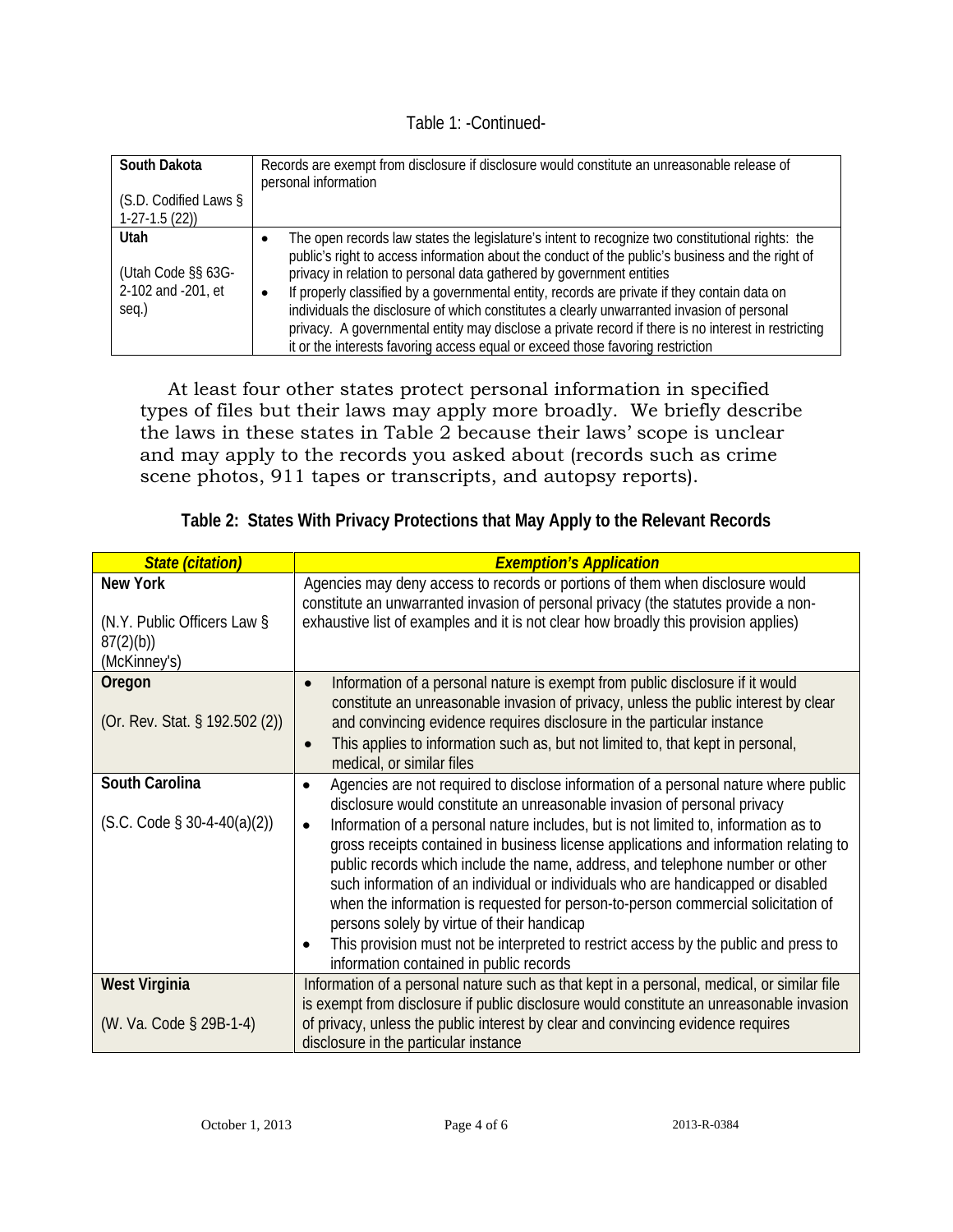## **LAW ENFORCEMENT RECORDS**

Most state FOI laws limit disclosure of law enforcement investigative records. We found eight states that consider personal privacy interests when determining whether to disclose law enforcement investigative records. Table 3 displays these states and the relevant citations.

| <b>State</b>         | <b>Citation</b>                                                                                                          |
|----------------------|--------------------------------------------------------------------------------------------------------------------------|
| Alaska               | Alaska Stat. § 40.25.120                                                                                                 |
| Colorado             | Colo. Rev. Stat. § 24-72-204(2)(a);                                                                                      |
|                      | Harris v. Denver Post Corp., 123 P.3d 1166 (Colo. 2005)                                                                  |
| Idaho                | Idaho Code § 9-335                                                                                                       |
| Maryland             | Md. Code State Gov't § 10-618                                                                                            |
| Michigan             | Mich. Comp. Laws § 15.243(1)(b)(iii)                                                                                     |
| <b>New Hampshire</b> | Murray v. New Hampshire Div. of State Police, 154 N.H. 579<br>(2006), reaffirming Lodge v. Knowlton, 118 N.H. 574 (1978) |
| <b>Rhode Island</b>  | R.I. Gen. Laws § 38-2-2(4)(D)                                                                                            |
| Washington           | Wash. Rev. Code §§ 42.56.050, .210, and .240                                                                             |

| Table 3: States That Limit Disclosure of Law Enforcement Investigation Records |
|--------------------------------------------------------------------------------|
| Based on Invasion of Privacy                                                   |

These states differ in how they address personal privacy.

- Five states (Alaska, Idaho, Michigan, New Hampshire, and Rhode Island) limit disclosures that constitute an unreasonable invasion of personal privacy. Three of these states (Alaska, New Hampshire, and Rhode Island) require a reasonable expectation that the disclosure would cause an unwarranted invasion of privacy and two states (Alaska and Idaho) specify that the exemption protects only the personal privacy of a suspect, defendant, victim, or witness.
- Maryland allows agencies to deny inspection of law enforcement records but they may only do so to a person in interest for certain reasons, including when disclosure would constitute an unwarranted invasion of personal privacy.
- Washington also prohibits disclosing law enforcement records when it is essential to protect any person's right of privacy. This law prohibits disclosing information that is (1) highly offensive to a reasonable person and (2) not of legitimate public concern.